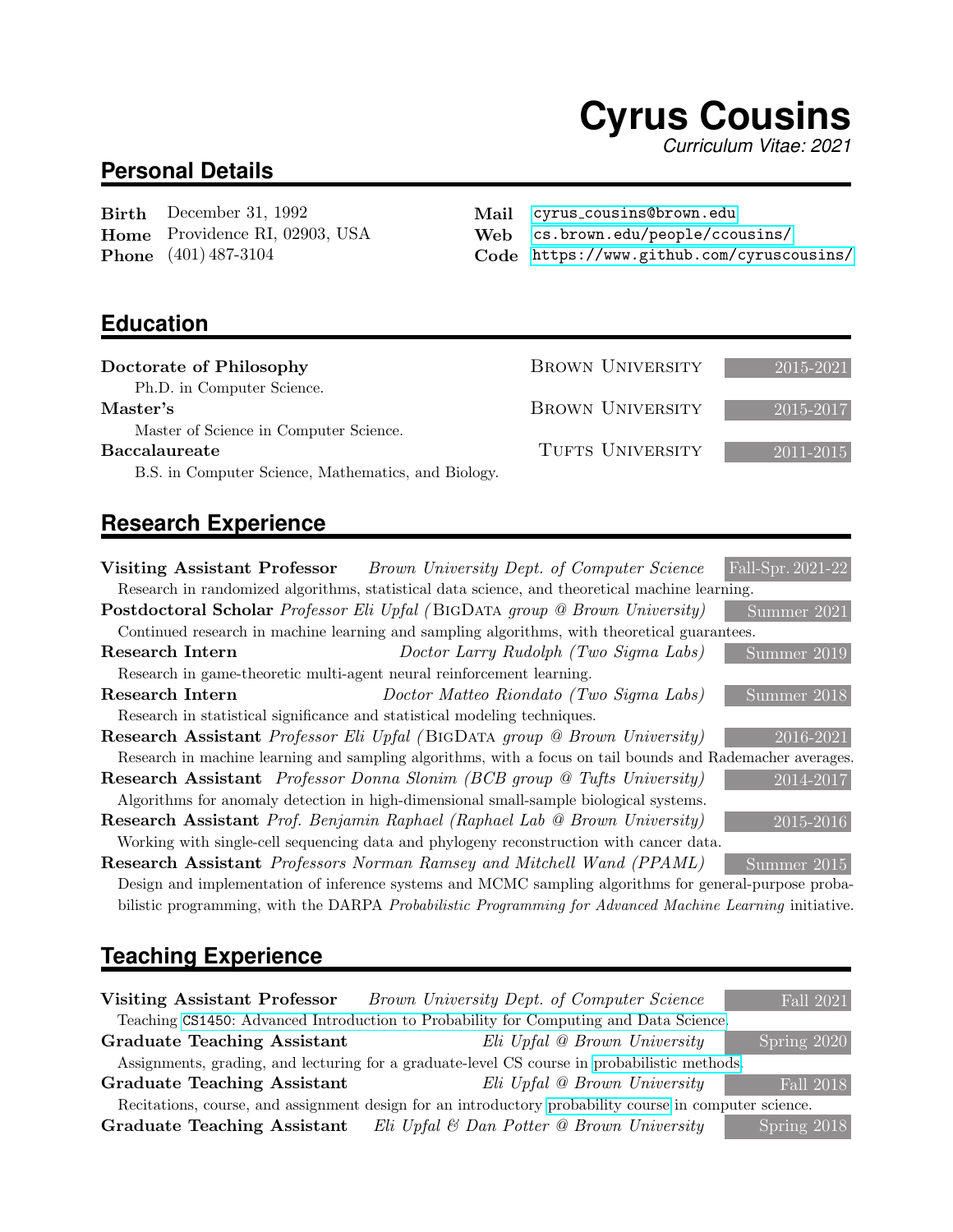|  |  |  |                                                     |  | Lecturing, course, and assignment design in machine learning, statistical inference, and data science. |
|--|--|--|-----------------------------------------------------|--|--------------------------------------------------------------------------------------------------------|
|  |  |  | 그 사람들은 그 사람들은 그 사람들을 지르는 것을 하나 없다. 그는 어디에 대해 보고 있다. |  |                                                                                                        |

Graduate Teaching Assistant Sorin Istrail @ Brown University Fall 2016 Office Hours, lecture notes, assignment creation, and grading for introductory computational biology.

Undergraduate Teaching Assistant Greg Aloupis @ Tufts University 2013-2015

Grading and office hours for algorithms and computational geometry courses. Undergraduate Teaching Assistant  $Domain$  Bonna Slonim @ Tufts University

Lab administration, assignment creation, project development, and office hours for comp. bio. courses.

# **Mentorship Experience**

Undergraduate, Master's, and Pre-Graduate Students Brown University 2017-Present Mentorship and guided and original research projects with undergraduate and master's students in computer science, economics, and applied mathematics. Notable mentorship projects include one undergraduate and one master's thesis, both mentees now pursuing Ph.Ds.

Graduate Student Mentor Brown CS Ph.D. Mentorship Program 2019-2020 Mentorship of first-year Brown University CS Ph.D. students.

# **Academic Service**

#### $Coörganizer$  and Discussion Leader  $2020-2021$

Coörganizer, speaker, and discussion leader in Brown University's interdisciplinary [Data Science for Social](http://cs.brown.edu/research/dssg/) [Good](http://cs.brown.edu/research/dssg/) reading group, led by Doctor Shahrzad Haddadan.

Academic Conference Program Committee Member AutoML 2018, UAI 2019.

Academic Conference Reviewer

ICML 2019, NeurIPS 2019&2021, AIStats 2021.

#### Academic Conference Sub-Reviewer

CIKM 2019, Latin 2020, TheWebConf 2021, SODA 2022.

#### Pre-Release Textbook Feedback and Review

Previewed and provided feedback on early drafts of Norman Ramsey's Programming Languages: Build, Prove, and Compare (full text), and Eli Upfal's Probability and Computing: Randomization and Probabilistic Techniques in Algorithms and Data Analysis, second edition (Chapter 14).

# **Industry Experience**

| Research Intern                                                                                                 | Two Sigma Investments               | $\sim$ Summer 2018-19 |
|-----------------------------------------------------------------------------------------------------------------|-------------------------------------|-----------------------|
| Academic research projects with relevance to the statistical and machine-learning work performed within the     |                                     |                       |
| company. As part of my work, I discussed methods and applications with relevant experts in the company,         |                                     |                       |
| learning how statistical methods are applied in real-world economics, finance, and actuarial analysis problems. |                                     |                       |
| Software Developer Intern                                                                                       | Microsoft Corporation Summer 2014   |                       |
| Software for personally identifiable information filtration, summary statistic generation, visualization, and   |                                     |                       |
| characterization of petabyte-scale cloud log streams with proprietary distributed computing technology.         |                                     |                       |
| <b>Test Engineer Intern</b>                                                                                     | <i>Microsoft Corporation</i>        | Summer 2013           |
| Development of client-server cloud-scale web service to schedule test-execution and virtual machine allocation. |                                     |                       |
| Embedded Systems Test Engineer Intern                                                                           | <b>BBN</b> Technologies Summer 2012 |                       |
| Design, creation, and maintenance of a regression test suite for distributed embedded sensor and signal-        |                                     |                       |
| processing systems. Investigation, documentation, and extermination of various software and hardware bugs.      |                                     |                       |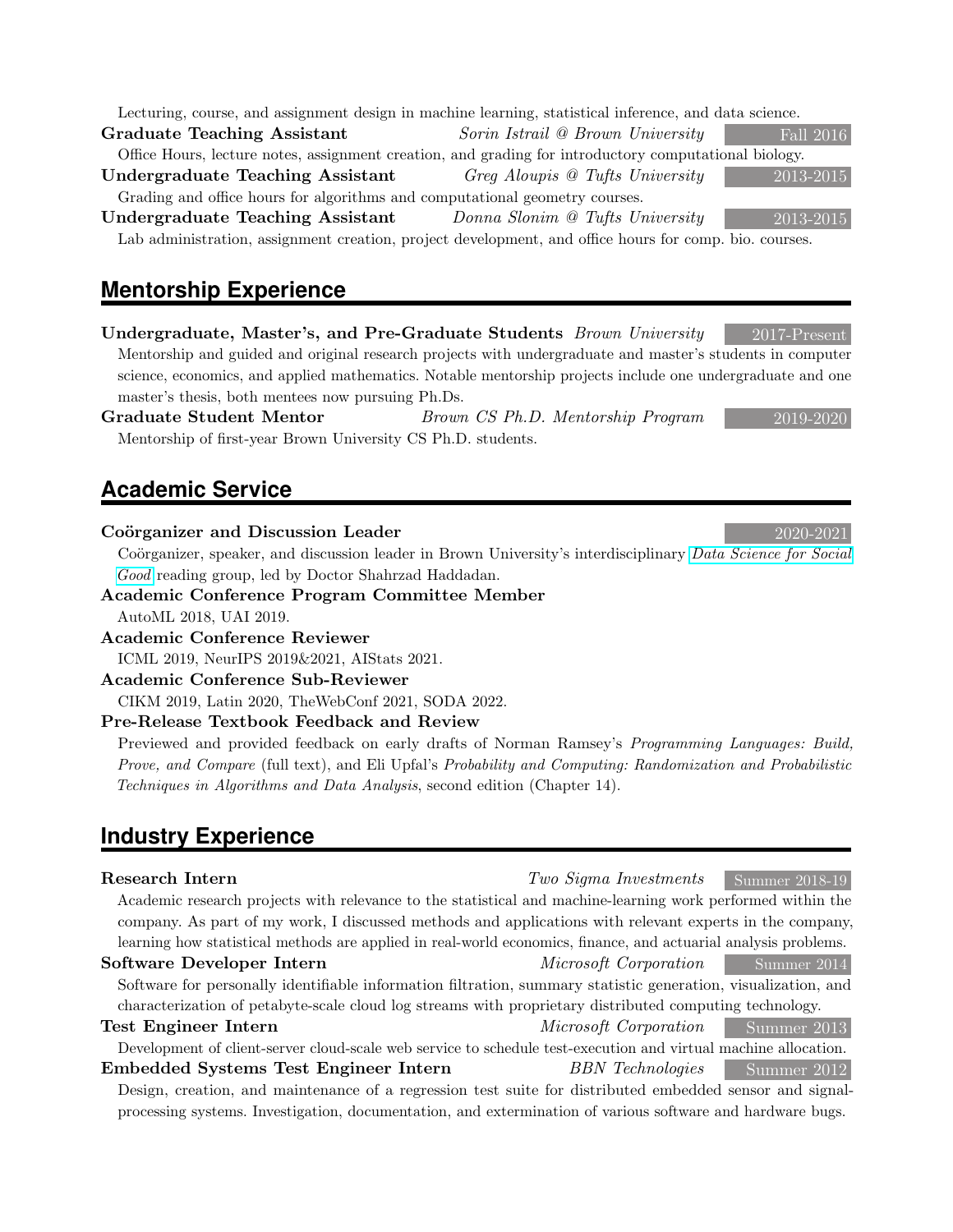### **Honors and Awards**

| <b>NeurIPS Outstanding Reviewer Award</b>                                                               | 2021                   |
|---------------------------------------------------------------------------------------------------------|------------------------|
| Award given to the top 8% of reviewers, based on area chair and author feedback.                        |                        |
| Dean's Faculty Fellowship (Brown University)                                                            | 2021                   |
| Teaching and research fellowship, with one year appointment as a visiting assistant professor.          |                        |
| Joukowsky Outstanding Dissertation Prize (Brown University)                                             | 2021                   |
| Doctoral dissertation, Bounds and Applications of Concentration of Measure in Fair Machine Learning and |                        |
| Data Science, won the 2021 Joukowsky prize in the physical sciences.                                    |                        |
| Senior Thesis, with Highest Honors (Tufts University)                                                   | 2015                   |
| Highest honors for undergraduate thesis on anomaly detection in biological systems.                     |                        |
| Computer Science Exchange Officer (Tufts University)                                                    | 2012-2015              |
| Officer of Tufts University's only student-run computer science interest group.                         |                        |
| Dean's List (Tufts University)                                                                          | $\overline{2011-2015}$ |
| Dean's list, all full-time undergraduate semesters.                                                     |                        |
| COMAP Mathematical Contest in Modeling (Honorable Mention)                                              | 2014                   |
| Paper, computer model, and simplified Poisson model of highway lane usage.                              |                        |
| <b>COMAP Mathematical Contest in Modeling (Successful Participant)</b>                                  | 2013                   |
| Simulation and paper on modeling heat transfer in the confection baking process.                        |                        |
| <b>National Honor Society</b>                                                                           | 2011                   |
|                                                                                                         |                        |

### **Conference and Journal Publications**

1. Cousins, C. An Axiomatic Theory of Provably-Fair Welfare-Centric Machine Learning in Advances in Neural Information Processing Systems (2021).

2. Haddadan\*, S., Zhuang\*, Y., Cousins\*, C. & Upfal, E. Fast Doubly-Adaptive MCMC to Estimate the Gibbs Partition Function with Weak Mixing Time Bounds in Advances in Neural Information Processing Systems (2021).

3. Cousins, C., Riondato, M. & Wohlgemuth, C. BAVARIAN: Betweenness Centrality Approximation with Variance-Aware Rademacher Averages in Proceedings of the 27th ACM SIGKDD International Conference on Knowledge Discovery & Data Mining (2021).

4. Mazzetto\*, A., Cousins\*, C., Sam, D., Bach, S. H. & Upfal, E. Adversarial Multiclass Learning under Weak Supervision with Performance Guarantees in International Conference on Machine Learning (2021), 7534–7543.

5. Cousins, C. & Riondato, M. Sharp uniform convergence bounds through empirical centralization in Advances in Neural Information Processing Systems (2020).

6. Pellegrina, L., Cousins, C., Vandin, F. & Riondato, M. MCRapper: Monte-Carlo Rademacher Averages for POSET Families and Approximate Pattern Mining in Proceedings of the 26th ACM SIGKDD International Conference on Knowledge Discovery & Data Mining (2020), 2165–2174.

7. Viqueira, E. A., Cousins, C. & Greenwald, A. Improved Algorithms for Learning Equilibria in Simulation-Based Games in Proceedings of the 19th International Conference on Autonomous Agents and MultiAgent Systems (2020), 79–87.

8. Viqueira, E. A., Cousins, C., Mohammad, Y. & Greenwald, A. Empirical mechanism design: Designing mechanisms from data in Uncertainty in Artificial Intelligence (2020), 1094–1104.

9. Cousins, C. & Riondato, M. CaDET: interpretable parametric conditional density estimation with decision trees and forests. Machine Learning  $108$ , 1613–1634 (2019).

10. Viqueira, E. A., Cousins, C. & Greenwald, A. Learning Simulation-Based Games from Data in 18th International Conference on Autonomous Agents and MultiAgent Systems (2019).

11. Cousins, C. & Upfal, E. The k-Nearest Representatives Classifier: A Distance-Based Classifier with Strong Generalization Bounds in 4th International Conference on Data Science and Advanced Analytics (2017).